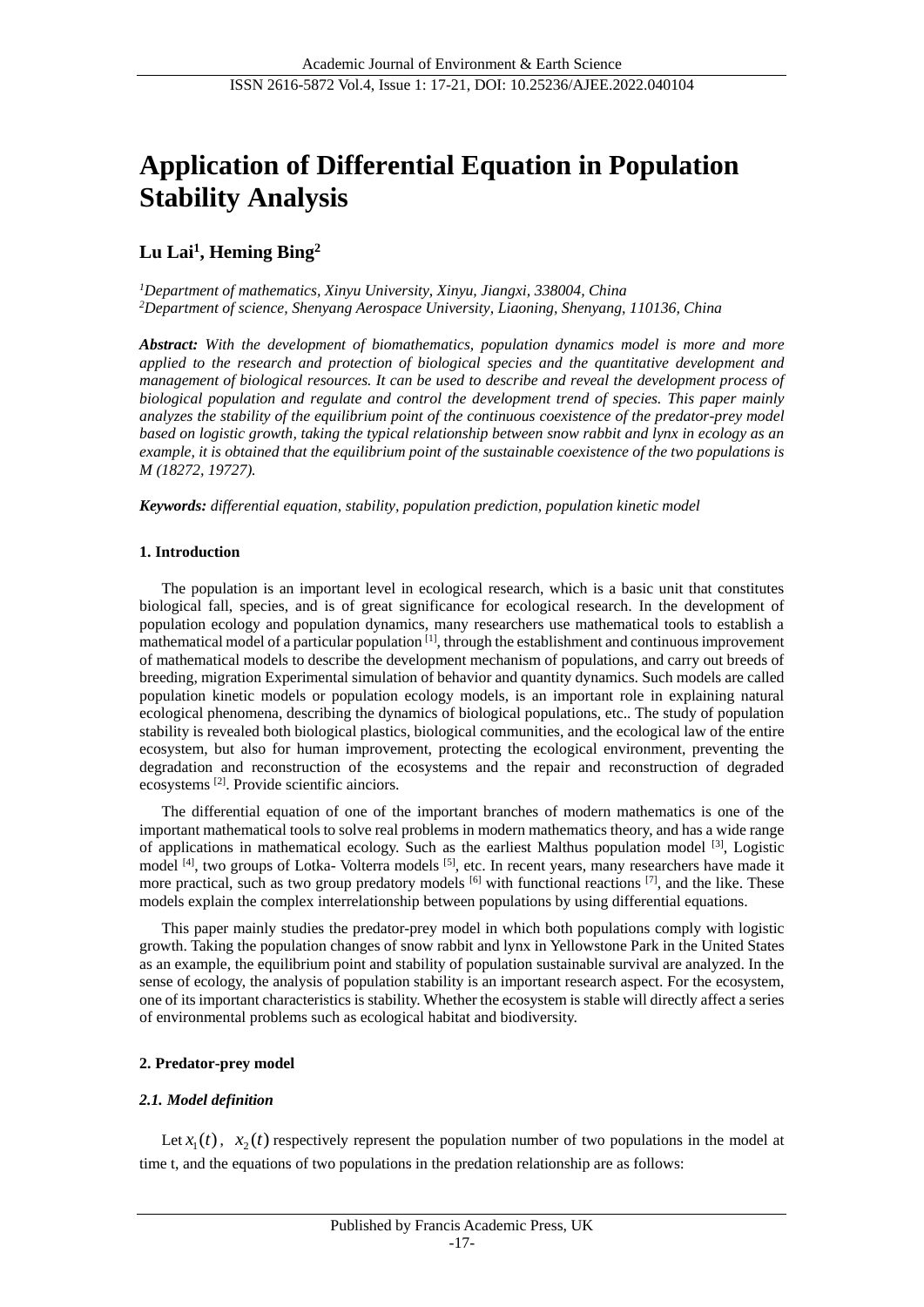$$
\begin{cases}\n\frac{dx_1}{dt} = a_1 x_1 + b_1 x_1^2 + c_1 x_1 x_2 \\
\frac{dx_2}{dt} = a_2 x_2 + b_2 x_2^2 + c_2 x_1 x_2\n\end{cases}
$$
\n(1)

Among them  $a_i$ ,  $b_i$ ,  $c_i$  ( $i=1,2$ ) are constant,  $x_1$ ,  $x_2$  is two populations with predation relationship;  $a_1$ ,  $a_2$  are the instantaneous growth rate of populations  $x_1(t)$ ,  $x_2(t)$ , and the positive and negative growth rate is determined by the respective food sources in the living environment,  $b_1$ ,  $c_2$  are reflected in the density of the two populations, referred to as a variable coefficient.  $c_1, b_2$  reflect the interaction factors of the two populations respectively, called the interpretation coefficient. When the interaction between two biological populations is in the form of predator-prey relationship, the population  $x_1$  is used as a food source of population  $x_2$ , and the presence of  $x_1$  is advantageous to increase the number of  $x_2$ , and the presence of  $x_2$  is unfavorable to  $x_1, c_1 \le 0$ ,  $c_2 \ge 0$ .

In the predation relationship, the predator population and the captured population are affected by density constraints, and there is a regulatory mechanism in the species, compliance with the Logistic growth law. Establish a population of predation and predator model according to the Lotka-Volterra equation  $[8]$ :

$$
\begin{cases}\n\frac{dx}{dt} = rx(1 - \frac{x}{K}) - \alpha xy \\
\frac{dy}{dt} = hy(1 - \frac{y}{L}) + \beta xy\n\end{cases}
$$
\n(2)

*<sup>x</sup>* , *y* represents the population density of prey population and predator population at time t respectively, Where  $r$ ,  $h$ ,  $K$ ,  $L$ ,  $\alpha$ ,  $\beta$  are constants, and  $r$ ,  $h$  are the maximum instantaneous growth rate of population  $x$  and  $y$ , that is, the intrinsic growth rate. K is the maximum environmental carrying capacity of population x, and L is the maximum environmental carrying capacity of the predator population y.  $\alpha$ ,  $\beta$  is the interaction coefficient of two groups.  $h > 0$  indicates that population y has other food sources in addition to population x. Simplified model (2) is:

$$
\begin{cases}\n\frac{dx}{dt} = x(a_1 - b_1 x - \alpha y) = P(x, y) \\
\frac{dy}{dt} = y(a_2 - b_2 y + \beta x) = Q(x, y)\n\end{cases}
$$
\n(3)\n  
\n $a_1 = r, \ a_2 = h, \ b_1 = \frac{r}{K} > 0, b_2 = \frac{h}{L} > 0.$ 

#### *2.2. Stability analysis*

#### *2.2.1. Linearization Theorem*

Let the nonlinear autonomous system be

$$
\begin{cases}\nx = f(x, y) \\
y = g(x, y)\n\end{cases}
$$
\n(4)

According to the relevant definitions of differential equations <sup>[9]</sup>, the constant solution  $x = x_0$  of the differential equation system is called the system's balance point (singularity or stagnation point), the constant solution  $x^*$  is satisfied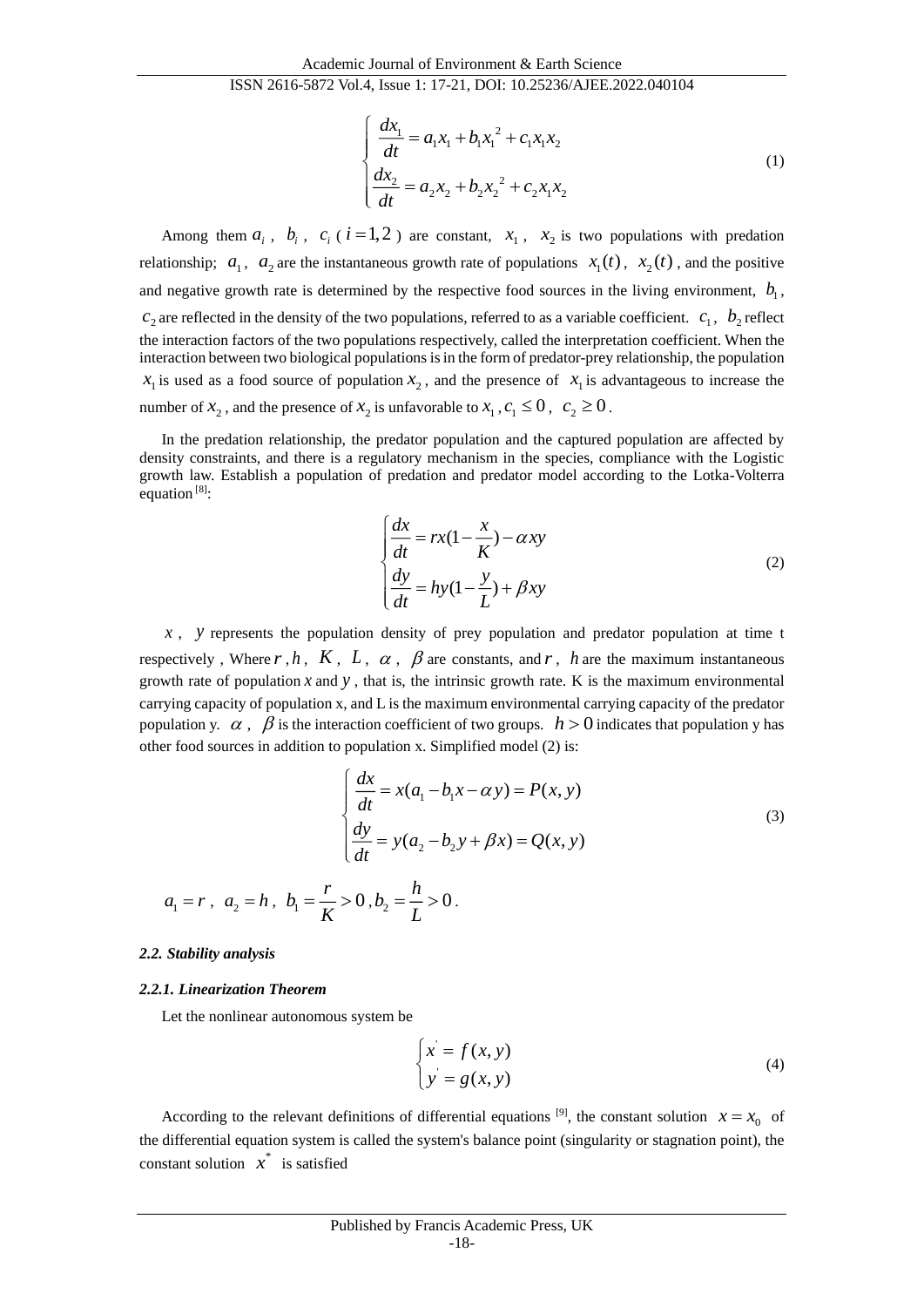$$
F(t, x_0) = 0
$$

Then  $(x_0, y_0)$  can satisfy  $f(x_0, y_0) = 0$  and  $g(x_0, y_0) = 0$ ,  $(x_0, y_0)$  called (4) balance point.

Set  $u = x - x_0$ ,  $v = y - y_0$  Move the balance point to the origin, do a first-order Taylor to get

$$
\int g(x_0 + u, y_0 + v) \approx \left[ \frac{\partial f}{\partial x}(x_0, y_0) \right] u + \left[ \frac{\partial f}{\partial y}(x_0, y_0) \right] v
$$
  

$$
g(x_0 + u, y_0 + v) \approx \left[ \frac{\partial g}{\partial x}(x_0, y_0) \right] u + \left[ \frac{\partial g}{\partial y}(x_0, y_0) \right] v
$$

Get (4) linearization equation in  $(x_0, y_0)$  is

 $\frac{dY}{dx} = J \cdot Y$  $\frac{d}{dt} = J$ .

 $Y = (u, v)^T$ , *J* is (4) Jacoby matrix,

$$
J = \begin{pmatrix} \frac{\partial f}{\partial x}(x_0, y_0) & \frac{\partial f}{\partial y}(x_0, y_0) \\ \frac{\partial g}{\partial x}(x_0, y_0) & \frac{\partial g}{\partial y}(x_0, y_0) \end{pmatrix}
$$

If all eigenvalues of Jacoby matrix are negative real numbers or complex numbers with negative real parts (traces T <0, rowing> 0), the balance point  $(x_0, y_0)$  gradually stabilizes.

## *2.2.2. Balance point stability*

Ask the square 
$$
\begin{cases} P(x, y) = 0 \\ Q(x, y) = 0 \end{cases}
$$
, to get four possible balance points:  $O(0, 0)$ ,  $P(0, \frac{a_2}{b_2})$ ,  $Q(\frac{a_1}{b_1}, 0)$ ,  

$$
M(\frac{a_1b_2 - a_2\alpha}{b_1b_2 + \alpha\beta}, \frac{a_2b_2 + a_1\beta}{b_1b_2 + \alpha\beta}).
$$

From the biological significance of the predator-prey relationship model of biological population, only the stability of the equilibrium point of the continuous coexistence of two populations is discussed [10] .

When two populations coexist continuously, the equilibrium point  $M(x_0, y_0)$  is of practical significance in the first image limit. The Jacobian matrix at equilibrium point  $M(x_0, y_0)$  of system (2) is:

$$
J_M = \begin{bmatrix} a_1 - 2b_1x_0 - \alpha y_0 & -\alpha x_0 \\ \beta y_0 & a_2 - 2b_2y_0 + \beta x_0 \end{bmatrix}
$$

Get into the coordinate of M point

$$
J_{M} = \begin{bmatrix} a_{1} - 2b_{1} \frac{a_{1}b_{2} - a_{2}\alpha}{b_{1}b_{2} + \alpha\beta} - \alpha \frac{a_{2}b_{2} + a_{1}\beta}{b_{1}b_{2} + \alpha\beta} & -\alpha \frac{a_{1}b_{2} - a_{2}\alpha}{b_{1}b_{2} + \alpha\beta} \\ \beta \frac{a_{2}b_{2} + a_{1}\beta}{b_{1}b_{2} + \alpha\beta} & a_{2} - 2b_{2} \frac{a_{2}b_{2} + a_{1}\beta}{b_{1}b_{2} + \alpha\beta} + \beta \frac{a_{1}b_{2} - a_{2}\alpha}{b_{1}b_{2} + \alpha\beta} \end{bmatrix}
$$

The characteristic equation is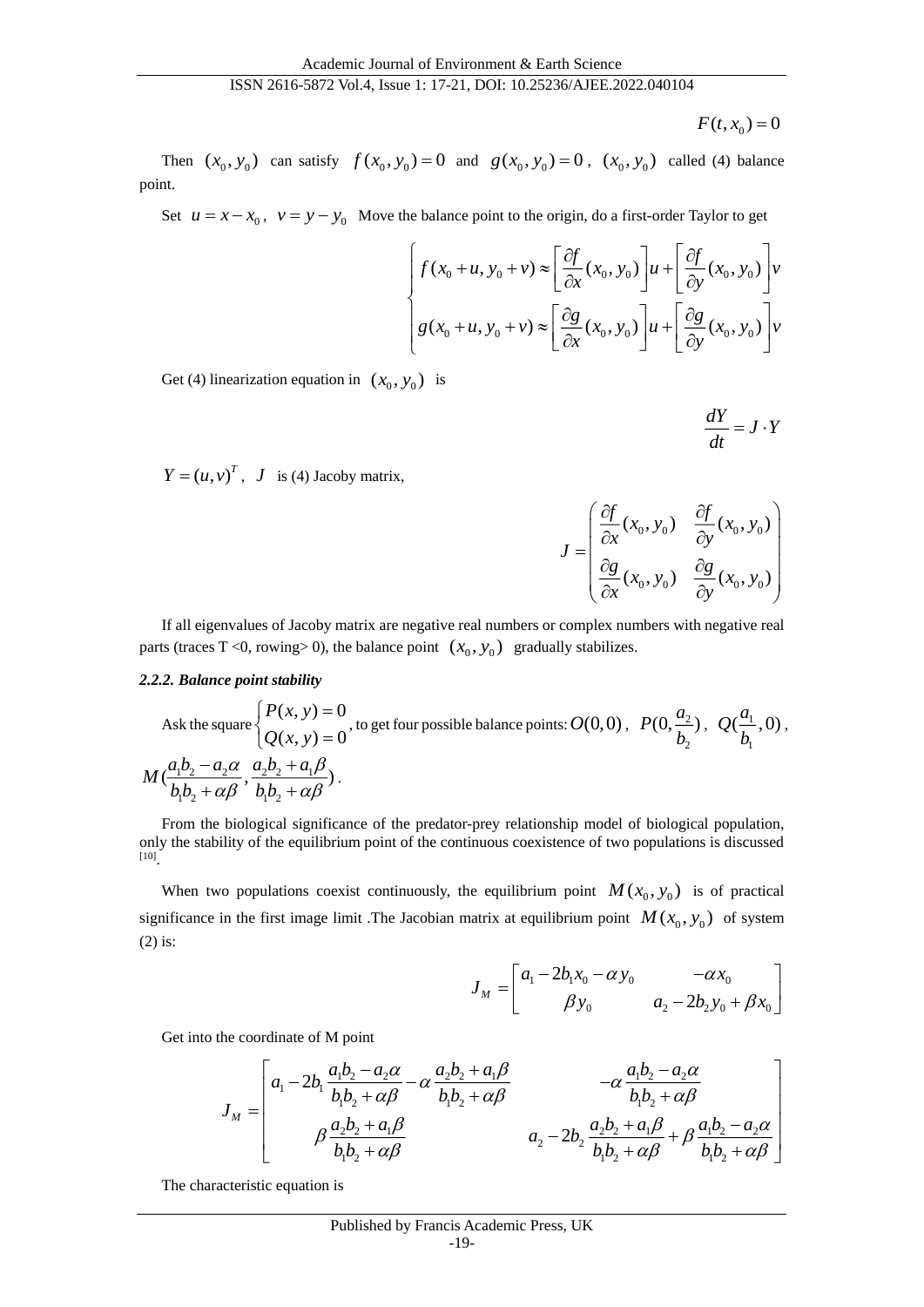$$
\lambda^2 + \frac{a_1A + b_2B}{b_1b_2 + \alpha\beta}\lambda + \frac{AB}{b_1b_2 + \alpha\beta} = 0
$$

 $A = a_1 b_2 - a_2 \alpha > 0$  ,  $B = a_2 b_1 + a_1 \beta > 0$  . According to the Weeda theorem

$$
\begin{cases} \n\lambda_1 + \lambda_2 = -\frac{a_1 A + b_2 B}{b_1 b_2 + \alpha \beta} < 0 \\ \n\lambda_1 \lambda_2 = \frac{AB}{b_1 b_2 + \alpha \beta} > 0 \n\end{cases}
$$

The positive balance point  $M(x_0, y_0)$  is stable.

#### *2.3. Example analysis*

In the wild, lynxes mainly live on snow rabbits as their main prey. Ecologists have compiled a large amount of data to draw the curve of the changes in the numbers of the two. The periodic changes are very obvious; and the numbers of the two are one after another, and there is a close correlation.

According to the recording data of the snow rabbit and Bamboo of the US Yellowstone National Park and system (3), using MATLAB software to estimate the parameters, the positive equilibrium point M of the two populations is obtained.

Establish a model based on the predation and predation relationship between lynx and snow hare. Let  $x_1$  (k) and  $x_2$  (k) denote the population of snow hare and lynx, respectively.

Parameter estimation of predation and prey model <sup>[11]</sup> is as follows:

*Table 1: Parameter estimate of two groups of snow rabbits and Bamboo in predation prey model*

| <b>Parameter Description</b>          | Population x | Predator population y |
|---------------------------------------|--------------|-----------------------|
| Intrinsic growth rate parameter value | 0.1854       | 0.0079                |
| Coefficient parameter value           | 0.0266       | 0.0075                |

According to the analysis and calculation in 2.3, it is estimated that the stable balance point of the two groups of snow rabbits and bamboo is M(18272, 19727). That is, two groups can continue to coexist, with natural stability.

#### **3. Conclusion**

In the analysis of the predator-prey model with logistic growth, the stability of the equilibrium point of the model is analyzed. The model parameters are estimated through the examples of snow rabbit and lynx, and the stable equilibrium point is  $M(18272,19727)$ , and the two groups have natural stability. The study of predator-prey model is of great significance and role in the stability of biodiversity, the protection of endangered wild animals, the prevention and control of biological invasion, the biological control of disease insects and so on. Revealing the biological law of interspecific relationship of species also plays an important role in agriculture, forestry, breeding and animal husbandry.

## **References**

*[1] Ma Zhi En. Mathematical Modeling and Research of Population Ecology [M]. Anhui: Anhui Education Press, 1996.*

*[2] Niu Lanlan, Zhang Tianyong, Ding Guodong. The Current Situation, Problem and Countermeasures of Ecological Repair, Problems in Mu Us Sands [J]. Soil and Water Conservation Research, 2006, 13(6):5.*

*[3] He Chun. Application of Malthus population model in Guangzhou population prediction [J]. Journal of Guangdong University of Technology, 2010, 27 (3): 4.*

*[4] Wang Xuan ginseng, Wei Yanhua, Dai Ning. Comparative study of determination and random Logistic population model [J] .Journal of Chongqing Normal University (Natural Science Edition), 2015, 32 (2): 88-94.*